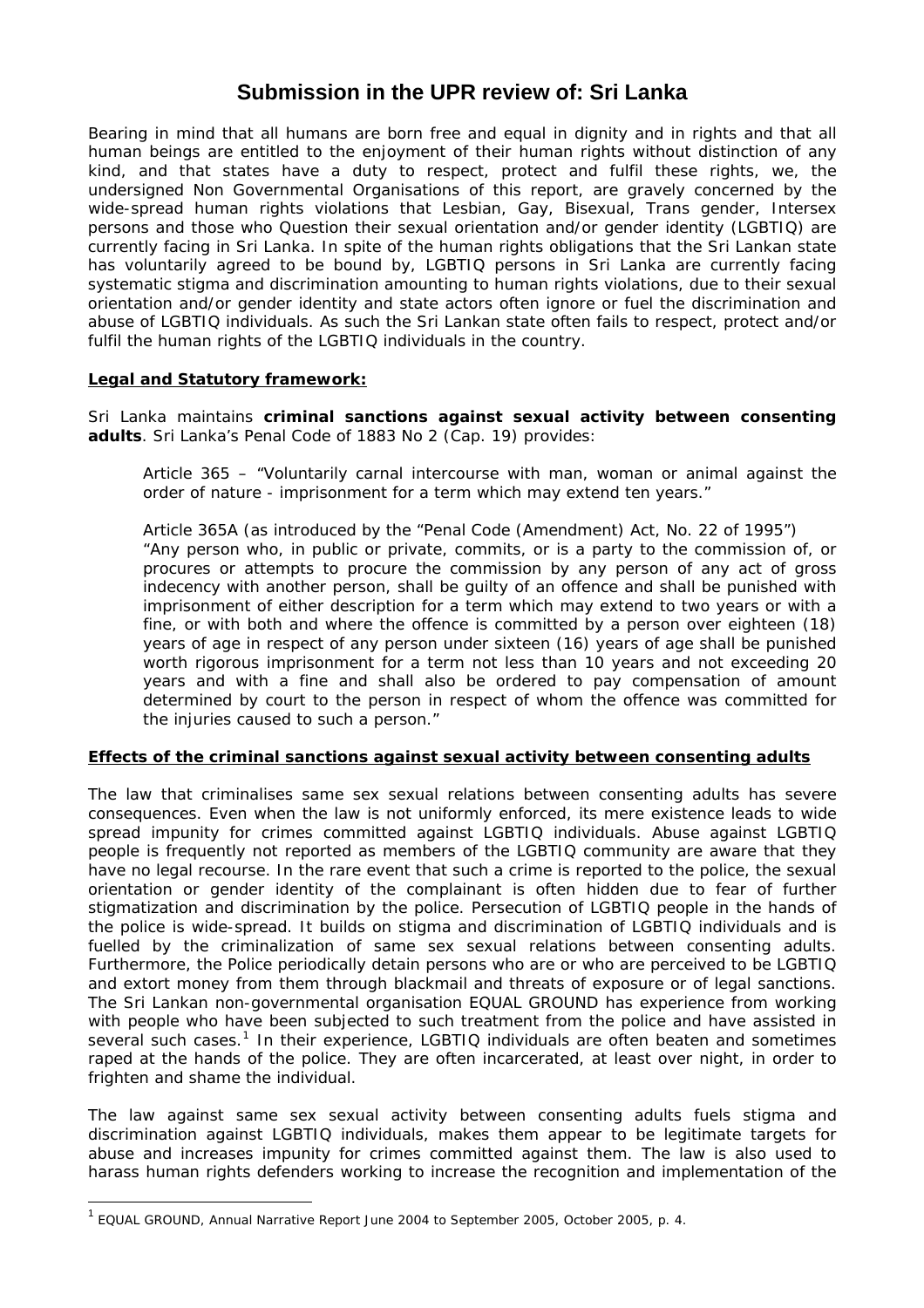human rights of LGBTIQ people, thereby undermining their right to participation in public life as well as the promotion of human rights.

#### **Sri Lanka's international human rights obligations:**

Provisions against sexual activity between consenting adults have been found to constitute **a clear violation of international human rights law**.

In *Toonen v Australia*, the **UN Human Rights Committee** in March 1994 confirmed that laws criminalizing consensual same-sex activity violate both the right to privacy and the right to equality before the law without any discrimination, contrary to articles 17(1) and 26 of the International Covenant on Civil and Political Rights.<sup>[2](#page-1-0)</sup>

The Committee further considered that such laws interfere with privacy rights, whether or not they are actively enforced, and "run counter to the implementation of effective education programmes in respect of HIV/AIDS prevention" by driving marginalised communities underground.

The UN Human Rights Committee has affirmed this position on many occasions, either urging States to repeal laws which criminalize consensual same-sex activity or commending them for bringing their legislation into conformity with the Covenant by repealing such provisions.<sup>[3](#page-1-1)</sup>

This position is consistent with other **regional and national jurisprudence**, including decisions of the European Court of Human Rights<sup>[4](#page-1-2)</sup> and of the Constitutional Court of South Africa $5$ 

States' international obligations to respect the human rights of all persons, irrespective of sexual orientation and gender identity, were recently articulated in the "*Yogyakarta Principles on the Application of International Human Rights Law in relation to Sexual*  **Orientation and Gender Identity**". The Principles were developed and unanimously adopted by a distinguished group of human rights experts, from diverse regions and backgrounds, including Asia. These experts included judges, academics, a former UN High Commissioner for Human Rights, UN Special Procedures, members of treaty bodies, members of civil society and others.

Principle 2 of the Yogyakarta Principles affirms the right of all persons to equality before the law without discrimination on the basis of sexual orientation or gender identity, and specifically confirms the obligation of States to "repeal criminal and other legal provisions that prohibit or are, in effect, employed to prohibit consensual sexual activity among people of the same sex who are over the age of consent, and ensure that an equal age of consent applies to both same-sex and different-sex sexual activity."

Principle 6 of the Yogyakarta Principles affirms the right of all persons, regardless of sexual orientation or gender identity, to the enjoyment of privacy without arbitrary or unlawful interference, and confirms States' obligation to "repeal all laws that criminalise consensual sexual activity among persons of the same sex who are over the age of consent, and ensure that an equal age of consent applies to both same-sex and different-sex sexual activity."<sup>[6](#page-1-4)</sup> The Principles also call on States to "ensure that criminal and other legal provisions of general application are not applied to *de facto* criminalise consensual sexual activity among persons of the same sex who are over the age of consent."

 $\overline{a}$ <sup>2</sup> *Toonen* v *Australia*, CCPR/C/50/D/488/1992, April 4, 1994. 3

<span id="page-1-1"></span><span id="page-1-0"></span>See Human Rights Committee Concluding Observations: United States of America, A/50/40, October 3, 1995; Cyprus, CCPR/C/79/Add.88, April 6, 1998; Ecuador, CCPR/C/79/Add.92, August 18, 1998; Chile, CCPR/C/79/Add.104, March 30, 1999; Lesotho, CCPR/C/79/Add.106, April 8, 1999; Romania CCPR/C/79/Add.111, July 28, 1999; Australia, A/55/40, July 24, 2000; Egypt, CCPR/CO/76/EGY, November 28, 2002; Kenya, CCPR/CO/83/KEN, March 28, 2005; United States of America, CCPR/C/USA/CO/3, September 15, 2006; Barbados, CCPR/C/BRB/CO/3, May 11, 2007; Chile, CCPR/C/CHL/CO/5, May 18, 2007.

<span id="page-1-2"></span><sup>&</sup>lt;sup>4</sup> Dudgeon v United Kingdom, Series A no. 45., 1981; Norris v Ireland, 1991; Modinos v Cyprus, 1993.<br><sup>5</sup> National Coalition for Gay and Lesbian Equality and another v Minister of Justice and others, 1998.

<span id="page-1-4"></span><span id="page-1-3"></span><sup>&</sup>lt;sup>6</sup> Available in all 6 UN languages at: [www.yogyakartaprinciples.org](http://www.yogyakartaprinciples.org/).